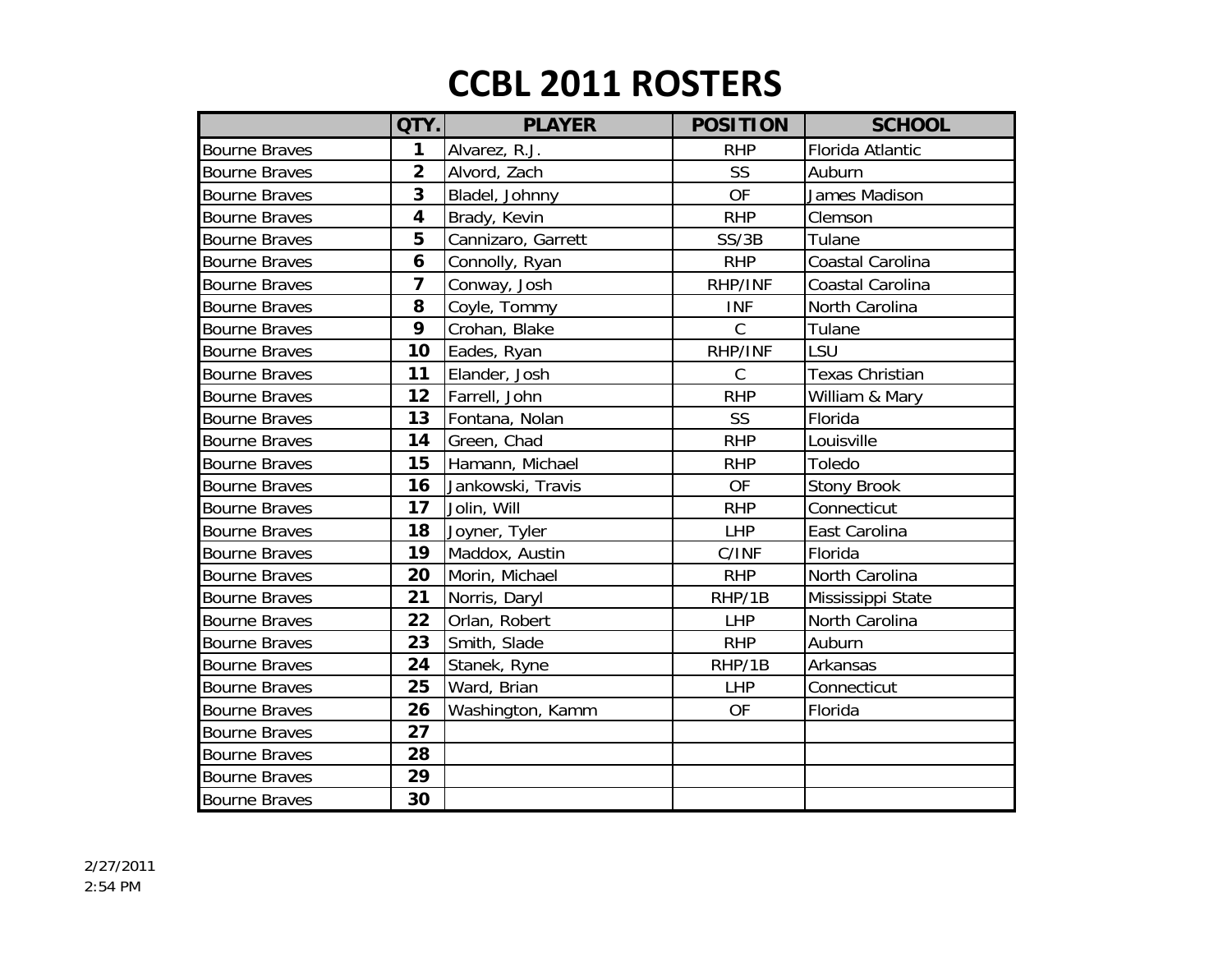| <b>TEAM</b>               | QTY.                    | <b>PLAYER</b>       | <b>POSITION</b> | <b>SCHOOL</b>           |
|---------------------------|-------------------------|---------------------|-----------------|-------------------------|
| <b>Brewster Whitecaps</b> | 1                       | Altobelli, JJ       | <b>INF</b>      | Oregon                  |
| <b>Brewster Whitecaps</b> | $\overline{\mathbf{2}}$ | Ard, Taylor         | 1B              | <b>Washington State</b> |
| <b>Brewster Whitecaps</b> | 3                       | Bard, Luke          | <b>RHP</b>      | Georgia Tech            |
| <b>Brewster Whitecaps</b> | 4                       | Barrett, Jake       | <b>RHP</b>      | Arizona State           |
| <b>Brewster Whitecaps</b> | 5                       | Berti, John         | <b>INF</b>      | <b>Bowling Green</b>    |
| <b>Brewster Whitecaps</b> | 6                       | Bloom, Sahil        | <b>RHP</b>      | Stanford                |
| <b>Brewster Whitecaps</b> | 7                       | Bruno, Jamie        | 1B              | LSU                     |
| <b>Brewster Whitecaps</b> | 8                       | Bucciferro, Anthony | <b>RHP</b>      | Michigan State          |
| <b>Brewster Whitecaps</b> | 9                       | Burns, Andy         | <b>INF</b>      | Arizona                 |
| <b>Brewster Whitecaps</b> | 10                      | Davis, Taylor       | C/3B            | Morehead State          |
| <b>Brewster Whitecaps</b> | 11                      | Heller, Michael     | <b>RHP</b>      | Florida                 |
| <b>Brewster Whitecaps</b> | 12                      | Hendricks, Kyle     | <b>RHP</b>      | Dartmouth               |
| <b>Brewster Whitecaps</b> | 13                      | Housey, Joey        | <b>RHP</b>      | Oregon                  |
| <b>Brewster Whitecaps</b> | 14                      | John, Jordan        | LHP             | Oklahoma                |
| <b>Brewster Whitecaps</b> | 15                      | Jones, Ryan         | 2B              | Michigan State          |
| <b>Brewster Whitecaps</b> | 16                      | Langfield, Daniel   | <b>RHP</b>      | Memphis                 |
| <b>Brewster Whitecaps</b> | 17                      | Lowery, Patrick     | <b>RHP</b>      | Columbia                |
| <b>Brewster Whitecaps</b> | 18                      | Martinez, Drew      | CF              | Memphis                 |
| <b>Brewster Whitecaps</b> | 19                      | Nivins, Tanner      | <b>OF</b>       | <b>Stony Brook</b>      |
| <b>Brewster Whitecaps</b> | 20                      | Shambaugh, Cayle    | OF/LHP          | Oklahoma                |
| <b>Brewster Whitecaps</b> | 21                      | Soule, Billy        | <b>RHP</b>      | Minnesota               |
| <b>Brewster Whitecaps</b> | 22                      | Voth, Austin        | <b>RHP</b>      | Washington              |
| <b>Brewster Whitecaps</b> | 23                      | Walla, Cohl         | OF              | Texas                   |
| <b>Brewster Whitecaps</b> | 24                      |                     |                 |                         |
| <b>Brewster Whitecaps</b> | 25                      |                     |                 |                         |
| <b>Brewster Whitecaps</b> | 26                      |                     |                 |                         |
| <b>Brewster Whitecaps</b> | 27                      |                     |                 |                         |
| <b>Brewster Whitecaps</b> | 28                      |                     |                 |                         |
| <b>Brewster Whitecaps</b> | 29                      |                     |                 |                         |
| <b>Brewster Whitecaps</b> | 30                      |                     |                 |                         |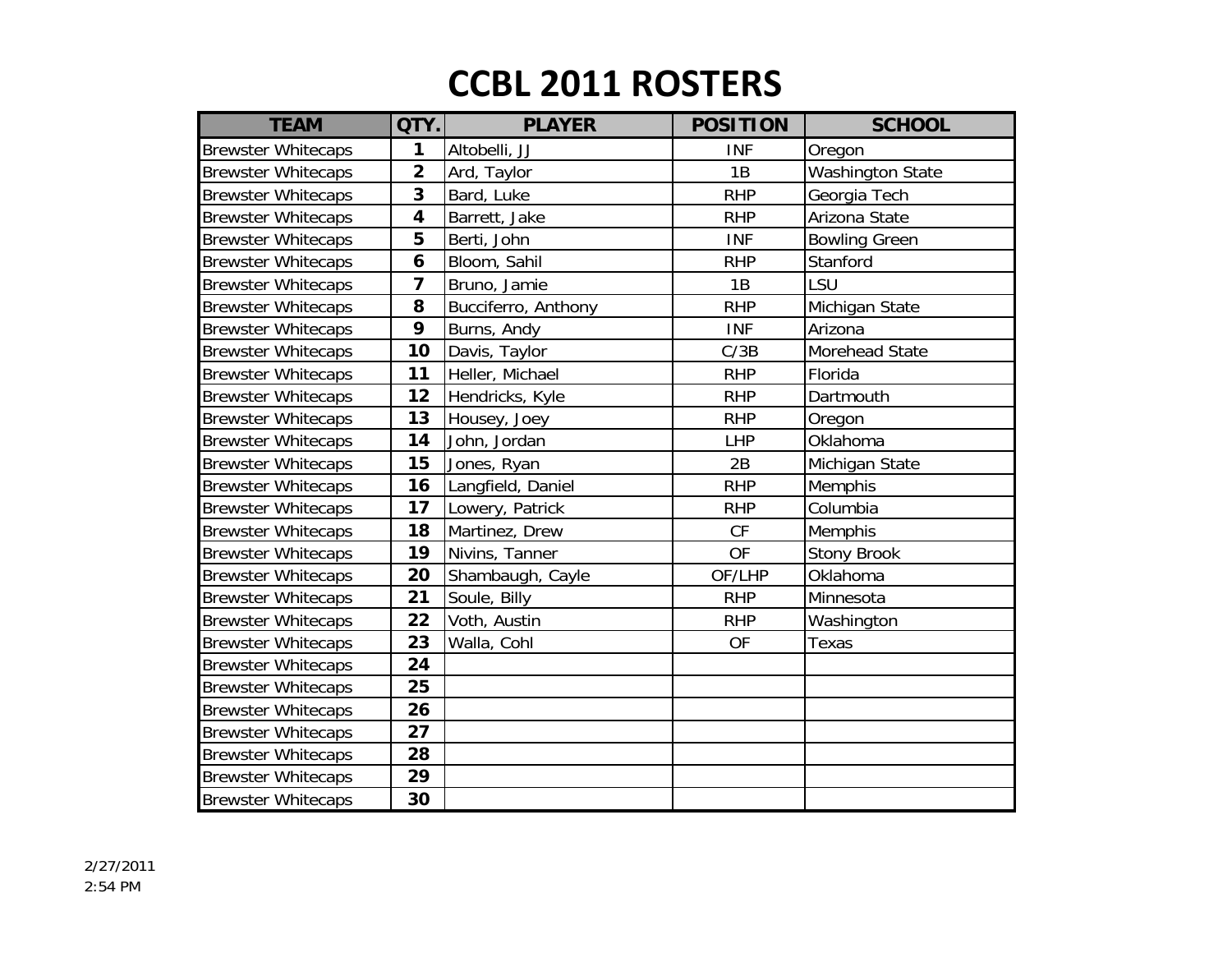| <b>TEAM</b>     | QTY.                    | <b>PLAYER</b>         | <b>POSITION</b> | <b>SCHOOL</b>        |
|-----------------|-------------------------|-----------------------|-----------------|----------------------|
| Chatham Anglers | 1                       | Amaral, Beau          | OF              | <b>UCLA</b>          |
| Chatham Anglers | $\overline{\mathbf{2}}$ | Bryant, Kris          | 3B              | San Diego            |
| Chatham Anglers | 3                       | Calbick, Alex         | INF/3B          | Maine                |
| Chatham Anglers | 4                       | Cole, Jake            | <b>RHP</b>      | North Carolina       |
| Chatham Anglers | 5                       | Conway, Matthew       | 1B              | <b>Wake Forest</b>   |
| Chatham Anglers | 6                       | Cooney, Timothy       | LHP             | <b>Wake Forest</b>   |
| Chatham Anglers | 7                       | Davis, Trae           | <b>RHP</b>      | Baylor               |
| Chatham Anglers | 8                       | Farmer, Buck          | <b>RHP</b>      | Georgia Tech         |
| Chatham Anglers | 9                       | Frazier, Scott        | <b>RHP</b>      | Pepperdine           |
| Chatham Anglers | 10                      | Gibbs, Jeffrey        | <b>RHP</b>      | Maine                |
| Chatham Anglers | 11                      | Healy, Tucker         | <b>RHP</b>      | Ithaca               |
| Chatham Anglers | 12                      | Jaffe, Eric           | RHP/1B          | <b>UCLA</b>          |
| Chatham Anglers | 13                      | Jones, Zack           | RHP/INF         | San Jose State       |
| Chatham Anglers | 14                      | Kime, Dace            | <b>RHP</b>      | Louisville           |
| Chatham Anglers | 15                      | Koch, Matt            | <b>RHP</b>      | Louisville           |
| Chatham Anglers | 16                      | Kronenfeld, Paul      | OF              | Georgia Tech         |
| Chatham Anglers | 17                      | Lashley, Ryan         | SS              | Stetson              |
| Chatham Anglers | 18                      | Leone, Dominic        | <b>RHP</b>      | Clemson              |
| Chatham Anglers | 19                      | Marzilli, Evan        | <b>OF</b>       | South Carolina       |
| Chatham Anglers | 20                      | Munnelly, Christopher | <b>RHP</b>      | North Carolina       |
| Chatham Anglers | 21                      | Perez, Stephen        | <b>INF</b>      | Miami                |
| Chatham Anglers | 22                      | Randall, Hudson       | <b>RHP</b>      | Florida              |
| Chatham Anglers | 23                      | Renda, Anthony        | <b>INF</b>      | <b>UCAL-Berkeley</b> |
| Chatham Anglers | 24                      | Roberts, Matthew      | $\mathsf C$     | North Carolina       |
| Chatham Anglers | 25                      | Rodriguez, Steven     | <b>LHP</b>      | Florida              |
| Chatham Anglers | 26                      | Schluter, Kurt        | RHP/1B          | Stetson              |
| Chatham Anglers | 27                      | Sever, Joseph         | <b>INF</b>      | Pepperdine           |
| Chatham Anglers | 28                      | Shaffer, Richard      | 3B/1B           | Clemson              |
| Chatham Anglers | 29                      | Vander Tuig, Nicholas | <b>RHP</b>      | <b>UCLA</b>          |
| Chatham Anglers | 30                      | Watkins, J.T.         | $\mathsf{C}$    | Army                 |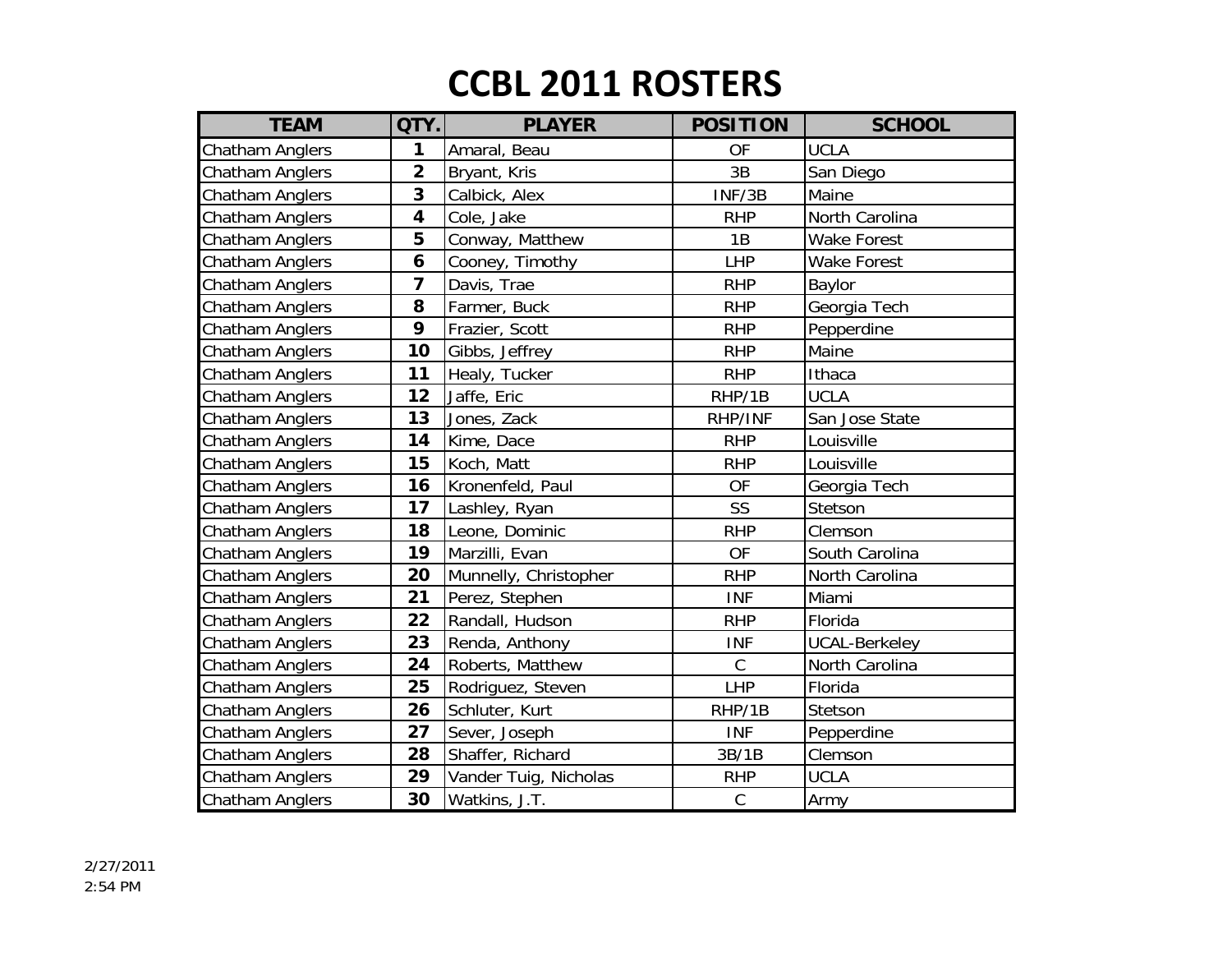| <b>TEAM</b>             | QTY.                    | <b>PLAYER</b>        | <b>POSITION</b> | <b>SCHOOL</b>   |
|-------------------------|-------------------------|----------------------|-----------------|-----------------|
| <b>Cotuit Kettleers</b> | 1                       | Biondi, Patrick      | <b>OF</b>       | Michigan        |
| <b>Cotuit Kettleers</b> | $\overline{2}$          | Boss, Torsten        | 3B              | Michigan State  |
| <b>Cotuit Kettleers</b> | 3                       | Clevinger, Michael   | <b>RHP</b>      | The Citadel     |
| <b>Cotuit Kettleers</b> | $\overline{\mathbf{4}}$ | Cunningham, Nick     | <b>RHP</b>      | Arizona         |
| <b>Cotuit Kettleers</b> | 5                       | Faulkner, Michael    | <b>OF</b>       | Arkansas State  |
| Cotuit Kettleers        | 6                       | Healy, Ryan          | RHP/INF         | Oregon          |
| <b>Cotuit Kettleers</b> | 7                       | Kish, Keenan         | RHP/OF          | Florida         |
| <b>Cotuit Kettleers</b> | 8                       | LaBlanc, Randy       | <b>RHP</b>      | Tulane          |
| <b>Cotuit Kettleers</b> | 9                       | Maile, Luke          | $\mathsf C$     | Kentucky        |
| <b>Cotuit Kettleers</b> | 10                      | Marrero, Deven       | <b>INF</b>      | Arizona State   |
| <b>Cotuit Kettleers</b> | 11                      | Morris, Jacob        | OF              | Arkansas        |
| <b>Cotuit Kettleers</b> | 12                      | O'Dowd, Chris        | $\mathcal{C}$   | Dartmouth       |
| <b>Cotuit Kettleers</b> | 13                      | Overton, Dillon      | LHP             | Oklahoma        |
| <b>Cotuit Kettleers</b> | 14                      | Rodgers, Brady       | <b>RHP</b>      | Arizona State   |
| <b>Cotuit Kettleers</b> | 15                      | Sabol, Stefan        | $\mathsf C$     | Oregon          |
| <b>Cotuit Kettleers</b> | 16                      | Spangenberg, Cory    | <b>INF</b>      | Indian River CC |
| <b>Cotuit Kettleers</b> | 17                      | Vick, Logan          | <b>OF</b>       | Baylor          |
| <b>Cotuit Kettleers</b> | 18                      | Yastrzemski, Michael | <b>OF</b>       | Vanderbilt      |
| <b>Cotuit Kettleers</b> | 19                      | Ziomek, Kevin        | <b>LHP</b>      | Vanderbilt      |
| <b>Cotuit Kettleers</b> | 20                      |                      |                 |                 |
| <b>Cotuit Kettleers</b> | 21                      |                      |                 |                 |
| <b>Cotuit Kettleers</b> | 22                      |                      |                 |                 |
| <b>Cotuit Kettleers</b> | 23                      |                      |                 |                 |
| <b>Cotuit Kettleers</b> | 24                      |                      |                 |                 |
| <b>Cotuit Kettleers</b> | 25                      |                      |                 |                 |
| <b>Cotuit Kettleers</b> | 26                      |                      |                 |                 |
| <b>Cotuit Kettleers</b> | 27                      |                      |                 |                 |
| <b>Cotuit Kettleers</b> | 28                      |                      |                 |                 |
| <b>Cotuit Kettleers</b> | 29                      |                      |                 |                 |
| <b>Cotuit Kettleers</b> | 30                      |                      |                 |                 |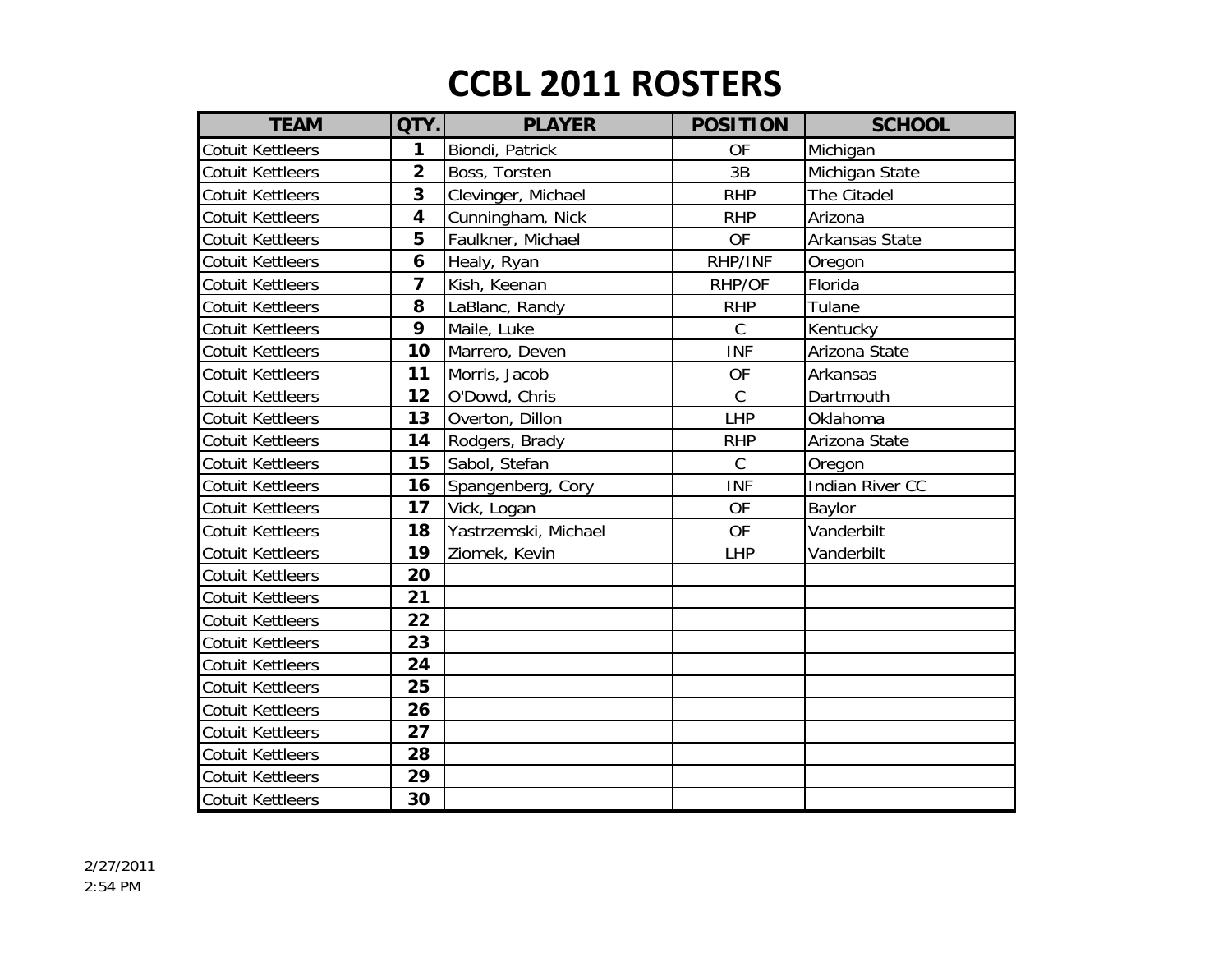| <b>TEAM</b>                | QTY.                    | <b>PLAYER</b>      | <b>POSITION</b> | <b>SCHOOL</b>          |
|----------------------------|-------------------------|--------------------|-----------------|------------------------|
| <b>Falmouth Commodores</b> | 1                       | Baltz, Jeremy      | OF              | St. John's             |
| <b>Falmouth Commodores</b> | $\overline{2}$          | Barnes, Barrett    | <b>CF</b>       | <b>Texas Tech</b>      |
| <b>Falmouth Commodores</b> | $\overline{\mathbf{3}}$ | Blach, Ty          | LHP             | Creighton              |
| <b>Falmouth Commodores</b> | $\overline{\mathbf{4}}$ | Butler, Chase      | 3B              | Georgia Tech           |
| <b>Falmouth Commodores</b> | 5                       | Duffey, Tyler      | <b>RHP</b>      | <b>Rice</b>            |
| <b>Falmouth Commodores</b> | 6                       | Duke, Adam         | <b>RHP</b>      | Oregon State           |
| <b>Falmouth Commodores</b> | $\overline{7}$          | Dziedzic, Jonathan | <b>LHP</b>      | Lamar                  |
| <b>Falmouth Commodores</b> | 8                       | Easley, Josh       | <b>RHP</b>      | North Carlina State    |
| <b>Falmouth Commodores</b> | 9                       | Emanuel, Kent      | <b>LHP</b>      | North Carolina         |
| <b>Falmouth Commodores</b> | 10                      | Garcia, Eric       | SS/RHP          | Missouri               |
| <b>Falmouth Commodores</b> | 11                      | Gonzales, Marco    | LHP/OF/1B       | Gonzaga                |
| <b>Falmouth Commodores</b> | 12                      | Hagan, Sean        | <b>LHP</b>      | St. John's             |
| <b>Falmouth Commodores</b> | 13                      | Heaney, Andrew     | <b>LHP</b>      | Oklahoma State         |
| <b>Falmouth Commodores</b> | 14                      | Heffley, Ross      | <b>INF</b>      | Western Carolina       |
| <b>Falmouth Commodores</b> | 15                      | Jones, Christian   | LHP             | Oregon                 |
| <b>Falmouth Commodores</b> | 16                      | Kieboom, Spencer   | $\mathsf C$     | Clemson                |
| <b>Falmouth Commodores</b> | 17                      | Marder, Jack       | UT              | Oregon                 |
| <b>Falmouth Commodores</b> | 18                      | Rodriguez, Jake    | C/INF           | Oregon State           |
| <b>Falmouth Commodores</b> | 19                      | Rowland, Shane     | $\mathsf C$     | Miami                  |
| <b>Falmouth Commodores</b> | 20                      | Sandefur, Taylor   | <b>RHP</b>      | Western Carolina       |
| <b>Falmouth Commodores</b> | 21                      | Simms, John        | <b>RHP</b>      | <b>Rice</b>            |
| <b>Falmouth Commodores</b> | 22                      | Smith, Andrew      | <b>RHP</b>      | North Carolina         |
| <b>Falmouth Commodores</b> | 23                      | Thornhill, Nathan  | <b>RHP</b>      | Texas                  |
| <b>Falmouth Commodores</b> | 24                      | Von Tungeln, Kyle  | CF              | <b>Texas Christian</b> |
| <b>Falmouth Commodores</b> | 25                      | White, Max         | OF/INF          | Oklahoma               |
| <b>Falmouth Commodores</b> | 26                      | Witte, Jantzen     | 3B/SS           | Texas Christian        |
| <b>Falmouth Commodores</b> | 27                      |                    |                 |                        |
| <b>Falmouth Commodores</b> | 28                      |                    |                 |                        |
| <b>Falmouth Commodores</b> | 29                      |                    |                 |                        |
| <b>Falmouth Commodores</b> | 30                      |                    |                 |                        |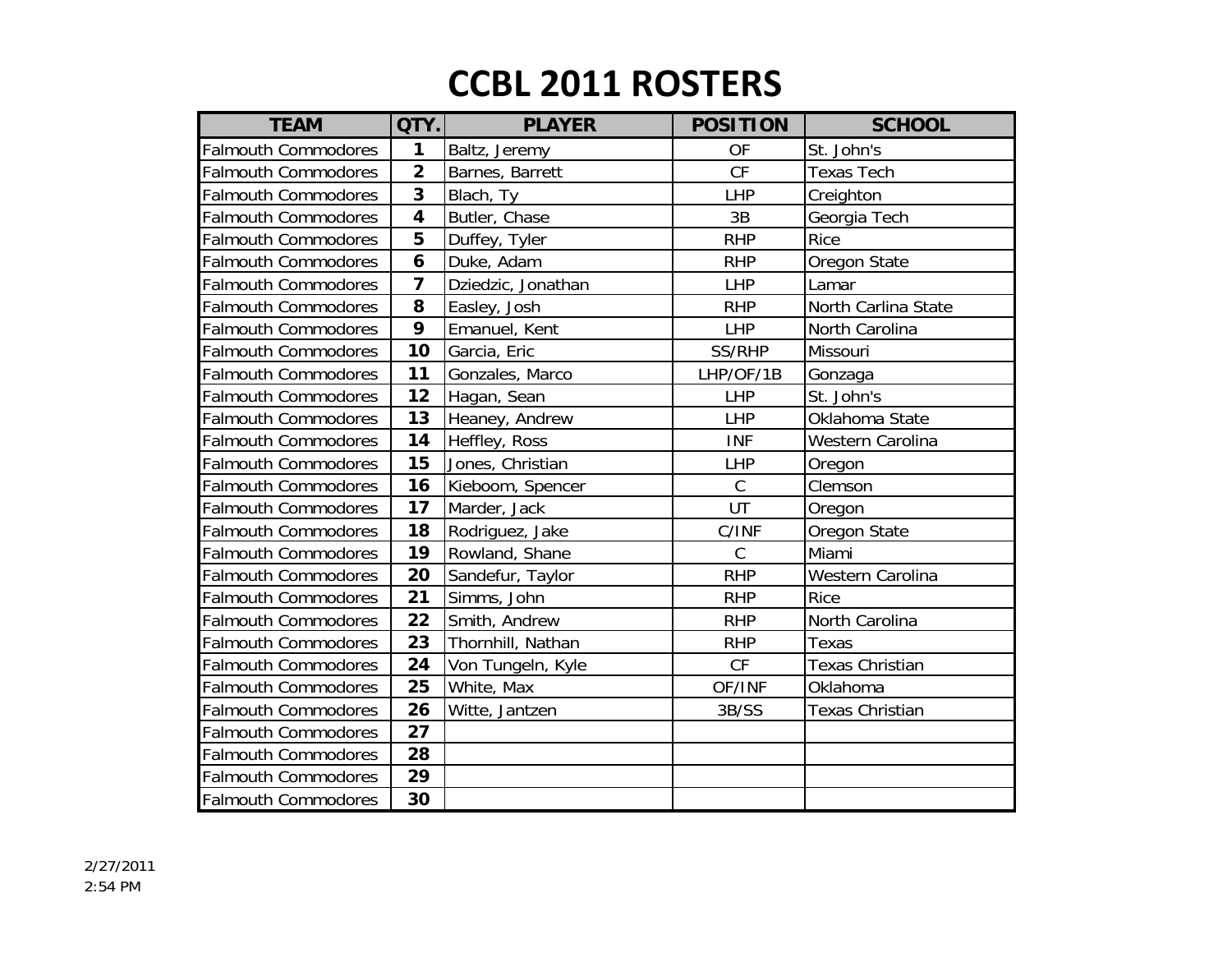| <b>TEAM</b>             | QTY.                    | <b>PLAYER</b>         | <b>POSITION</b> | <b>SCHOOL</b>         |
|-------------------------|-------------------------|-----------------------|-----------------|-----------------------|
| <b>Harwich Mariners</b> | 1                       | Bruno, Stephen        | SS              | Virginia              |
| <b>Harwich Mariners</b> | $\overline{2}$          | Butler, Eddie         | <b>RHP</b>      | Radford               |
| <b>Harwich Mariners</b> | 3                       | Capps, Carter         | <b>RHP</b>      | Mount Olive           |
| <b>Harwich Mariners</b> | $\overline{\mathbf{4}}$ | Garza, Michael        | SS/2B           | Georgetown            |
| <b>Harwich Mariners</b> | 5                       | Gausman, Kevin        | <b>RHP</b>      | LSU                   |
| <b>Harwich Mariners</b> | 6                       | Goodwin, Brian        | CF              | North Carolina        |
| <b>Harwich Mariners</b> | $\overline{\mathbf{z}}$ | Gordon, Grant         | <b>RHP</b>      | Missouri State        |
| <b>Harwich Mariners</b> | 8                       | Hauser, Blake         | <b>RHP</b>      | Virginia Commonwealth |
| <b>Harwich Mariners</b> | 9                       | Haydel, Taylor        | <b>RHP</b>      | Western Kentucky      |
| <b>Harwich Mariners</b> | 10                      | Henry, Jabari         | <b>OF</b>       | Florida International |
| <b>Harwich Mariners</b> | 11                      | Johnson, Pierce       | <b>RHP</b>      | Missouri State        |
| <b>Harwich Mariners</b> | 12                      | Jones, Jacoby         | 3B/SS/CF        | LSU                   |
| <b>Harwich Mariners</b> | 13                      | Mantiply, Joe         | <b>LHP</b>      | Virginia Tech         |
| <b>Harwich Mariners</b> | 14                      | Nola, Austin          | SS              | LSU                   |
| <b>Harwich Mariners</b> | 15                      | Ragira, Brian         | <b>OF</b>       | Stanford              |
| <b>Harwich Mariners</b> | 16                      | Rash, Andrew          | UT              | Virginia Tech         |
| <b>Harwich Mariners</b> | 17                      | Rogers, Taylor        | LHP             | Kentucky              |
| <b>Harwich Mariners</b> | 18                      | Rutledge, Lex         | LHP             | Samford               |
| <b>Harwich Mariners</b> | 19                      | Stokes, James         | <b>RHP</b>      | Elon                  |
| <b>Harwich Mariners</b> | 20                      | Stratton, Chris       | <b>RHP</b>      | Mississippi State     |
| <b>Harwich Mariners</b> | 21                      | Sweeney, Darnell      | SS              | Central Florida       |
| <b>Harwich Mariners</b> | 22                      | Swim, Alex            | $\mathsf{C}$    | Elon                  |
| <b>Harwich Mariners</b> | 23                      | Voit, Luke            | $\mathcal{C}$   | Missouri State        |
| <b>Harwich Mariners</b> | 24                      | Werman, Keith         | <b>INF</b>      | Virginia              |
| <b>Harwich Mariners</b> | 25                      | Wilson, Austin Hurley | <b>OF</b>       | Stanford              |
| <b>Harwich Mariners</b> | 26                      | Wooten, John          | 3B/1B           | East Carolina         |
| <b>Harwich Mariners</b> | 27                      |                       |                 |                       |
| <b>Harwich Mariners</b> | 28                      |                       |                 |                       |
| <b>Harwich Mariners</b> | 29                      |                       |                 |                       |
| <b>Harwich Mariners</b> | 30                      |                       |                 |                       |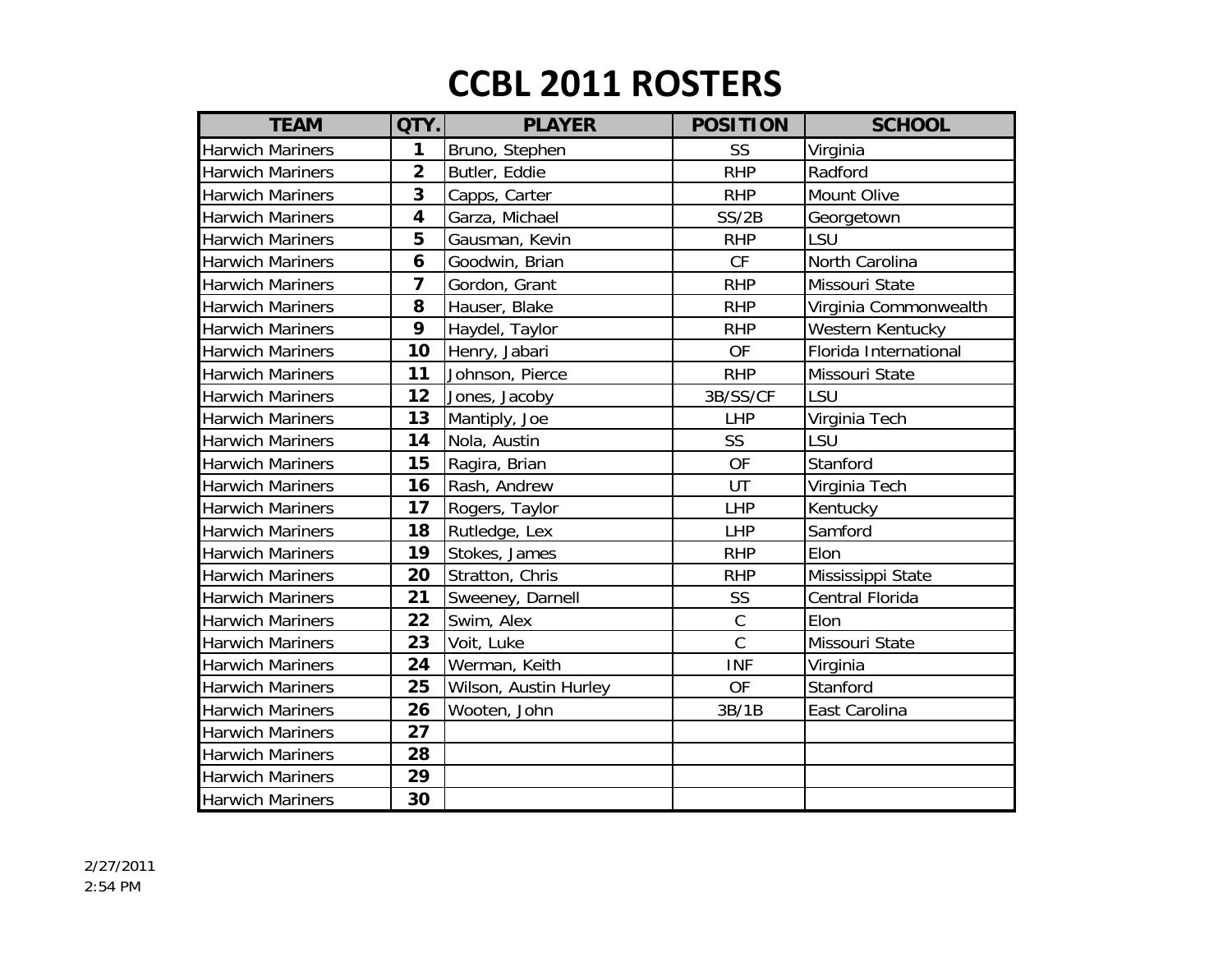| <b>TEAM</b>                 | QTY.                    | <b>PLAYER</b>       | <b>POSITION</b> | <b>SCHOOL</b>          |
|-----------------------------|-------------------------|---------------------|-----------------|------------------------|
| <b>Hyannis Harbor Hawks</b> | 1                       | Browder, Kolt       | <b>RHP</b>      | Baylor                 |
| <b>Hyannis Harbor Hawks</b> | $\overline{\mathbf{2}}$ | Elkins, Austin      | SS              | <b>Dallas Baptist</b>  |
| <b>Hyannis Harbor Hawks</b> | 3                       | Enns, Dietrich      | <b>LHP</b>      | Central Michigan       |
| <b>Hyannis Harbor Hawks</b> | 4                       | Firth, Scott        | <b>RHP</b>      | Clemson                |
| <b>Hyannis Harbor Hawks</b> | 5                       | Floro, Dylan        | <b>RHP</b>      | Cal. State Fullerton   |
| <b>Hyannis Harbor Hawks</b> | 6                       | Frenzel, Cole       | <b>INF</b>      | Arizona                |
| <b>Hyannis Harbor Hawks</b> | 7                       | Frost, John         | 3B/1B           | Alabama-Birmingham     |
| <b>Hyannis Harbor Hawks</b> | 8                       | Gibson, Ryan        | <b>LHP</b>      | OKlahoma               |
| <b>Hyannis Harbor Hawks</b> | 9                       | Gulbransen, Dan     | <b>OF</b>       | Jacksonville           |
| <b>Hyannis Harbor Hawks</b> | 10                      | Hale, Tyler         | <b>RHP</b>      | Arizona                |
| <b>Hyannis Harbor Hawks</b> | 11                      | Harrison, Drew      | 1B              | Oklahoma               |
| <b>Hyannis Harbor Hawks</b> | 12                      | McAlpine, Duncan    | C/RHP           | Dallas Baptist         |
| <b>Hyannis Harbor Hawks</b> | 13                      | McArdle, Dean       | <b>RHP</b>      | Stanford               |
| <b>Hyannis Harbor Hawks</b> | 14                      | McGruder, Jamodrick | SS/2B           | <b>Texas Tech</b>      |
| <b>Hyannis Harbor Hawks</b> | 15                      | Moscot, Jon         | <b>RHP</b>      | Pepperdine             |
| <b>Hyannis Harbor Hawks</b> | 16                      | Pedroza, Richie     | SS              | Cal. State Fullerton   |
| <b>Hyannis Harbor Hawks</b> | 17                      | Plawecki, Kevin     | $\mathsf{C}$    | Purdue                 |
| <b>Hyannis Harbor Hawks</b> | 18                      | Rickard, Joey       | <b>OF</b>       | Arizona                |
| <b>Hyannis Harbor Hawks</b> | 19                      | Roberts, Corey      | <b>RHP</b>      | <b>UNC</b> - Charlotte |
| <b>Hyannis Harbor Hawks</b> | 20                      | Ruth, Eric          | <b>RHP</b>      | Winthrop               |
| <b>Hyannis Harbor Hawks</b> | 21                      | Schrieber, Brad     | <b>RHP</b>      | Purdue                 |
| <b>Hyannis Harbor Hawks</b> | 22                      | Sheppard, Dan       | $\mathsf C$     | Iowa                   |
| <b>Hyannis Harbor Hawks</b> | 23                      | Stamets, Eric       | SS              | Evansville             |
| <b>Hyannis Harbor Hawks</b> | 24                      | Strenge, Andrew     | <b>RHP</b>      | Cincinnati             |
| <b>Hyannis Harbor Hawks</b> | 25                      | Towey, Cal          | <b>OF</b>       | Baylor                 |
| <b>Hyannis Harbor Hawks</b> | 26                      | Vincej, Zach        | SS/2B           | Pepperdine             |
| <b>Hyannis Harbor Hawks</b> | 27                      | Walker, Adam        | RF/1B           | Jacksonville           |
| <b>Hyannis Harbor Hawks</b> | 28                      |                     |                 |                        |
| <b>Hyannis Harbor Hawks</b> | 29                      |                     |                 |                        |
| <b>Hyannis Harbor Hawks</b> | 30                      |                     |                 |                        |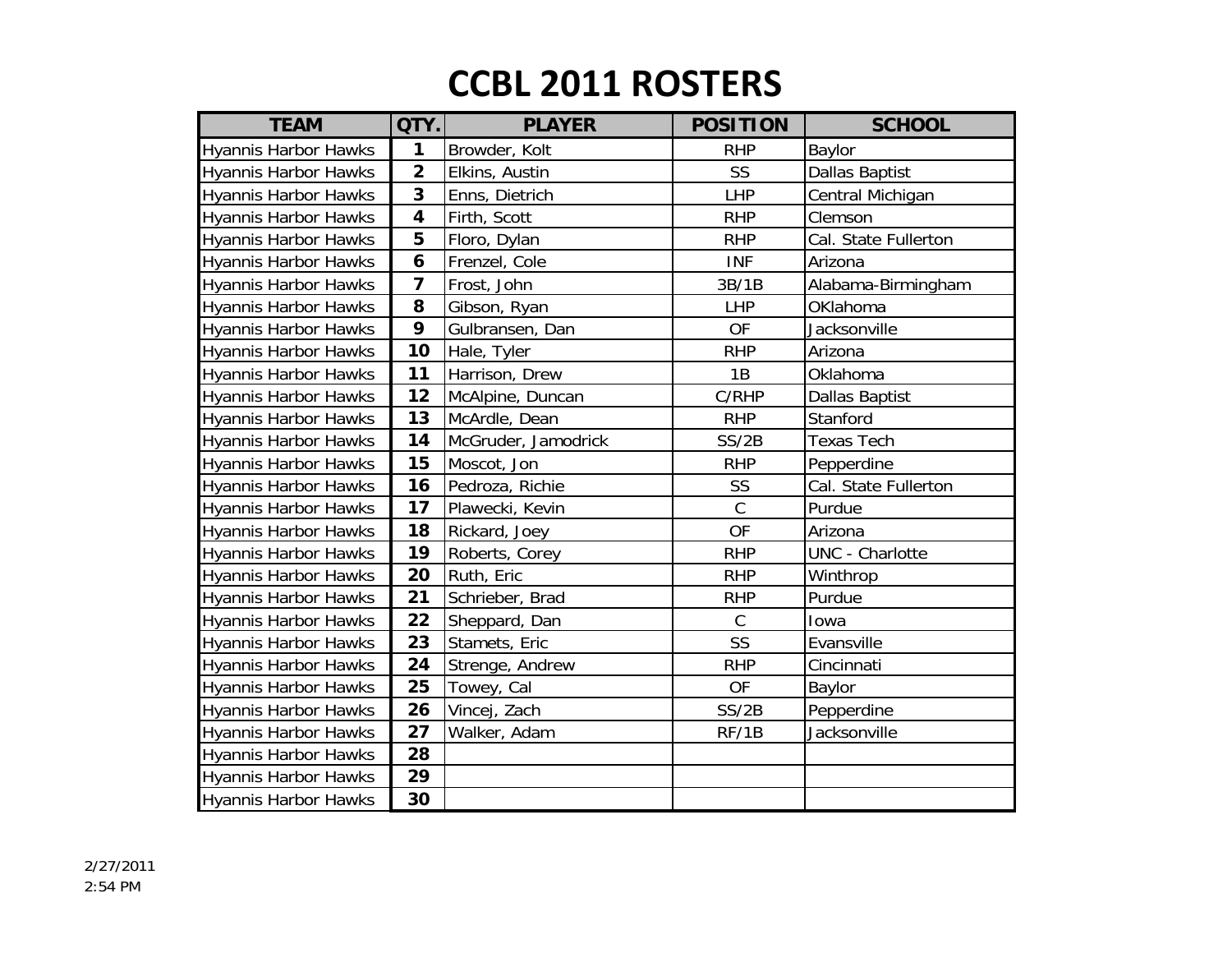| <b>TEAM</b>              | QTY.                    | <b>PLAYER</b>    | <b>POSITION</b> | <b>SCHOOL</b>         |
|--------------------------|-------------------------|------------------|-----------------|-----------------------|
| <b>Orleans Firebirds</b> | 1                       | Boyd, Jayce      | INF/OF          | <b>Florida State</b>  |
| <b>Orleans Firebirds</b> | $\overline{2}$          | Boyd, Matt       | LHP/1B          | Oregon State          |
| <b>Orleans Firebirds</b> | 3                       | DeVoss, Zeke     | OF/MIF          | Miami                 |
| <b>Orleans Firebirds</b> | $\overline{\mathbf{4}}$ | Flores, Rudy     | 1B              | Florida International |
| <b>Orleans Firebirds</b> | 5                       | Gebler, Tyler    | <b>RHP</b>      | Rutgers               |
| <b>Orleans Firebirds</b> | 6                       | Gomez, Anthony   | <b>INF</b>      | Vanderbilt            |
| <b>Orleans Firebirds</b> | $\overline{\mathbf{z}}$ | Gragnani, Reed   | <b>INF</b>      | Virginia              |
| <b>Orleans Firebirds</b> | 8                       | Hernandez, Jake  | $\mathsf C$     | <b>USC</b>            |
| <b>Orleans Firebirds</b> | 9                       | Heyer, Kurt      | <b>RHP</b>      | Arizona               |
| <b>Orleans Firebirds</b> | 10                      | Hunter, Kyle     | <b>LHP</b>      | Dartmouth             |
| <b>Orleans Firebirds</b> | 11                      | Johnson, Tyler   | <b>RHP</b>      | <b>Stony Brook</b>    |
| <b>Orleans Firebirds</b> | 12                      | Long, Kenny      | <b>LHP</b>      | <b>Illinois State</b> |
| <b>Orleans Firebirds</b> | 13                      | Nyisztor, Steve  | <b>INF</b>      | Rutgers               |
| <b>Orleans Firebirds</b> | 14                      | Plutko, Adam     | <b>RHP</b>      | <b>UCLA</b>           |
| <b>Orleans Firebirds</b> | 15                      | Senay, Tarran    | OF              | North Carolina State  |
| <b>Orleans Firebirds</b> | 16                      | Stewart, Jake    | <b>OF</b>       | Stanford              |
| <b>Orleans Firebirds</b> | 17                      | Tissenbaum, Maxx | <b>INF</b>      | <b>Stony Brook</b>    |
| <b>Orleans Firebirds</b> | 18                      | Wacha, Michael   | <b>RHP</b>      | Texas A&M             |
| <b>Orleans Firebirds</b> | 19                      |                  |                 |                       |
| <b>Orleans Firebirds</b> | 20                      |                  |                 |                       |
| <b>Orleans Firebirds</b> | 21                      |                  |                 |                       |
| <b>Orleans Firebirds</b> | 22                      |                  |                 |                       |
| <b>Orleans Firebirds</b> | 23                      |                  |                 |                       |
| <b>Orleans Firebirds</b> | 24                      |                  |                 |                       |
| <b>Orleans Firebirds</b> | 25                      |                  |                 |                       |
| <b>Orleans Firebirds</b> | 26                      |                  |                 |                       |
| <b>Orleans Firebirds</b> | 27                      |                  |                 |                       |
| <b>Orleans Firebirds</b> | 28                      |                  |                 |                       |
| <b>Orleans Firebirds</b> | 29                      |                  |                 |                       |
| <b>Orleans Firebirds</b> | 30                      |                  |                 |                       |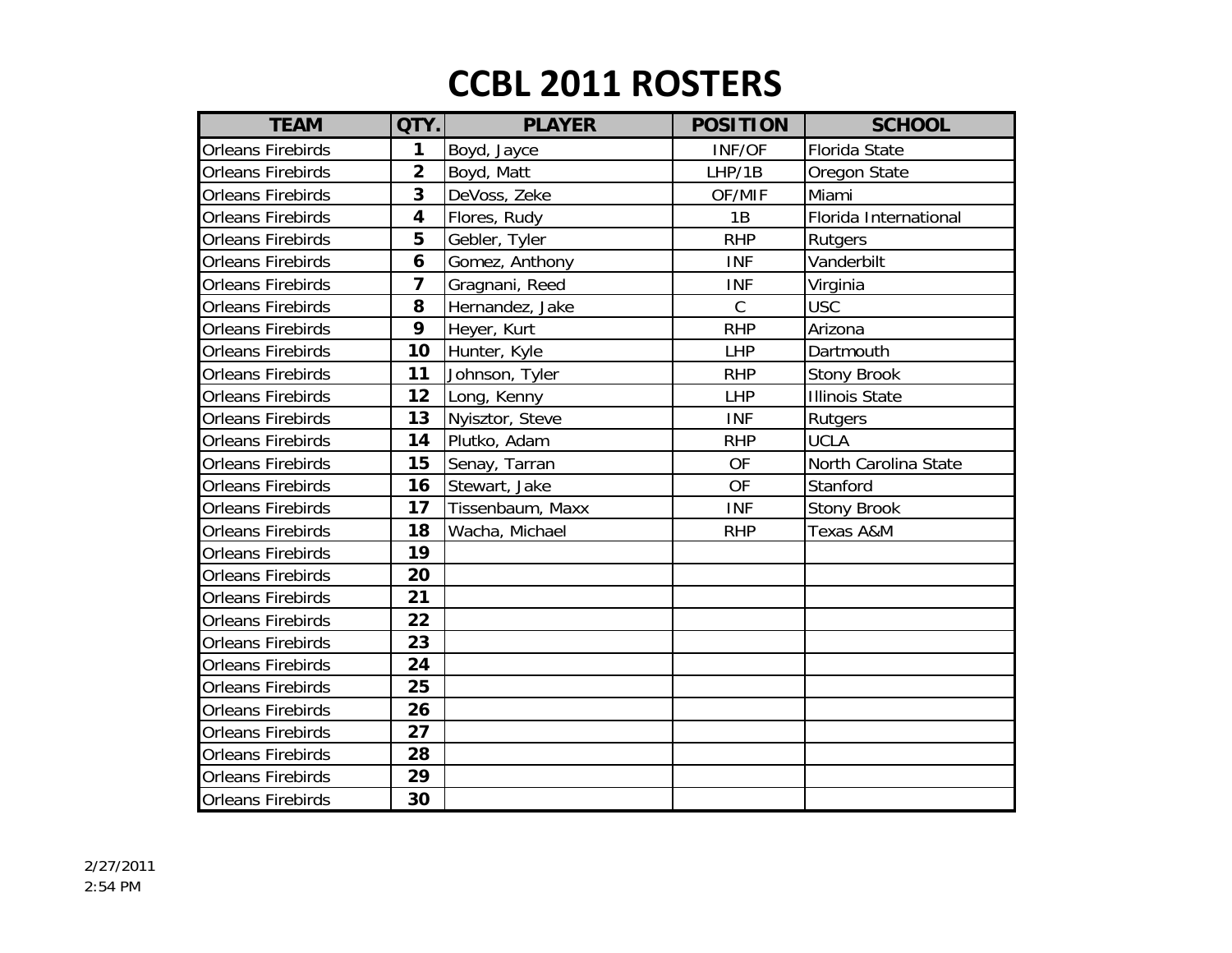| <b>TEAM</b>     | QTY.                    | <b>PLAYER</b>       | <b>POSITION</b> | <b>SCHOOL</b>      |
|-----------------|-------------------------|---------------------|-----------------|--------------------|
| Wareham Gatemen | 1                       | Andreoli, John      | <b>OF</b>       | Connecticut        |
| Wareham Gatemen | $\overline{\mathbf{2}}$ | Astin, Barrett      | <b>RHP</b>      | Arkansas           |
| Wareham Gatemen | 3                       | Bradford, C.T.      | <b>OF</b>       | Mississippi State  |
| Wareham Gatemen | $\overline{\mathbf{4}}$ | Brosnahan, Bobby    | <b>LHP</b>      | Michigan           |
| Wareham Gatemen | 5                       | Carmona, William    | 3B              | <b>Stony Brook</b> |
| Wareham Gatemen | 6                       | Dennis, Derek       | SS              | Michigan           |
| Wareham Gatemen | $\overline{\mathbf{z}}$ | Farrell, Luke       | <b>RHP</b>      | Northwestern       |
| Wareham Gatemen | 8                       | Feehan, Daniel      | <b>RHP</b>      | Connecticut        |
| Wareham Gatemen | 9                       | Flynn, Joseph       | <b>RHP</b>      | Franklin Pierce    |
| Wareham Gatemen | 10                      | Grimes, Matthew     | <b>RHP</b>      | Georgia Tech       |
| Wareham Gatemen | 11                      | Hyde, Mott          | SS              | Georgia Tech       |
| Wareham Gatemen | 12                      | Ludy, Josh          | $\mathcal{C}$   | Baylor             |
| Wareham Gatemen | 13                      | Mazzilli, Lee       | <b>INF</b>      | Connecticut        |
| Wareham Gatemen | 14                      | Muncy, Max          | 1B              | Baylor             |
| Wareham Gatemen | 15                      | Newman, Dillon      | <b>RHP</b>      | Baylor             |
| Wareham Gatemen | 16                      | Palka, Daniel       | LHP/1B/OF       | Georgia Tech       |
| Wareham Gatemen | 17                      | Payton, Mark        | OF              | Texas              |
| Wareham Gatemen | 18                      | Perakslis, Stephen  | <b>RHP</b>      | Maine              |
| Wareham Gatemen | 19                      | Poncedeleon, Daniel | <b>RHP</b>      | Arizona            |
| Wareham Gatemen | 20                      | Refsnyder, Robert   | <b>OF</b>       | Arizona            |
| Wareham Gatemen | 21                      | Reynolds, Jeff      | INF/C           | Harvard            |
| Wareham Gatemen | 22                      | Richardson, Josh    | <b>RHP</b>      | Liberty            |
| Wareham Gatemen | 23                      | Ross, Tyler         | $\mathcal{C}$   | LSU                |
| Wareham Gatemen | 24                      | Suter, Brent        | LHP             | Harvard            |
| Wareham Gatemen | 25                      | Thomas, Brandon     | CF              | Georgia Tech       |
| Wareham Gatemen | 26                      | Turley, Joshua      | LHP             | Baylor             |
| Wareham Gatemen | 27                      | Urban, Josh         | <b>RHP</b>      | Texas              |
| Wareham Gatemen | 28                      | Wade, Konner        | <b>RHP</b>      | Arizona            |
| Wareham Gatemen | 29                      | Walsh, Jonathan     | OF/C            | Texas              |
| Wareham Gatemen | 30                      |                     |                 |                    |